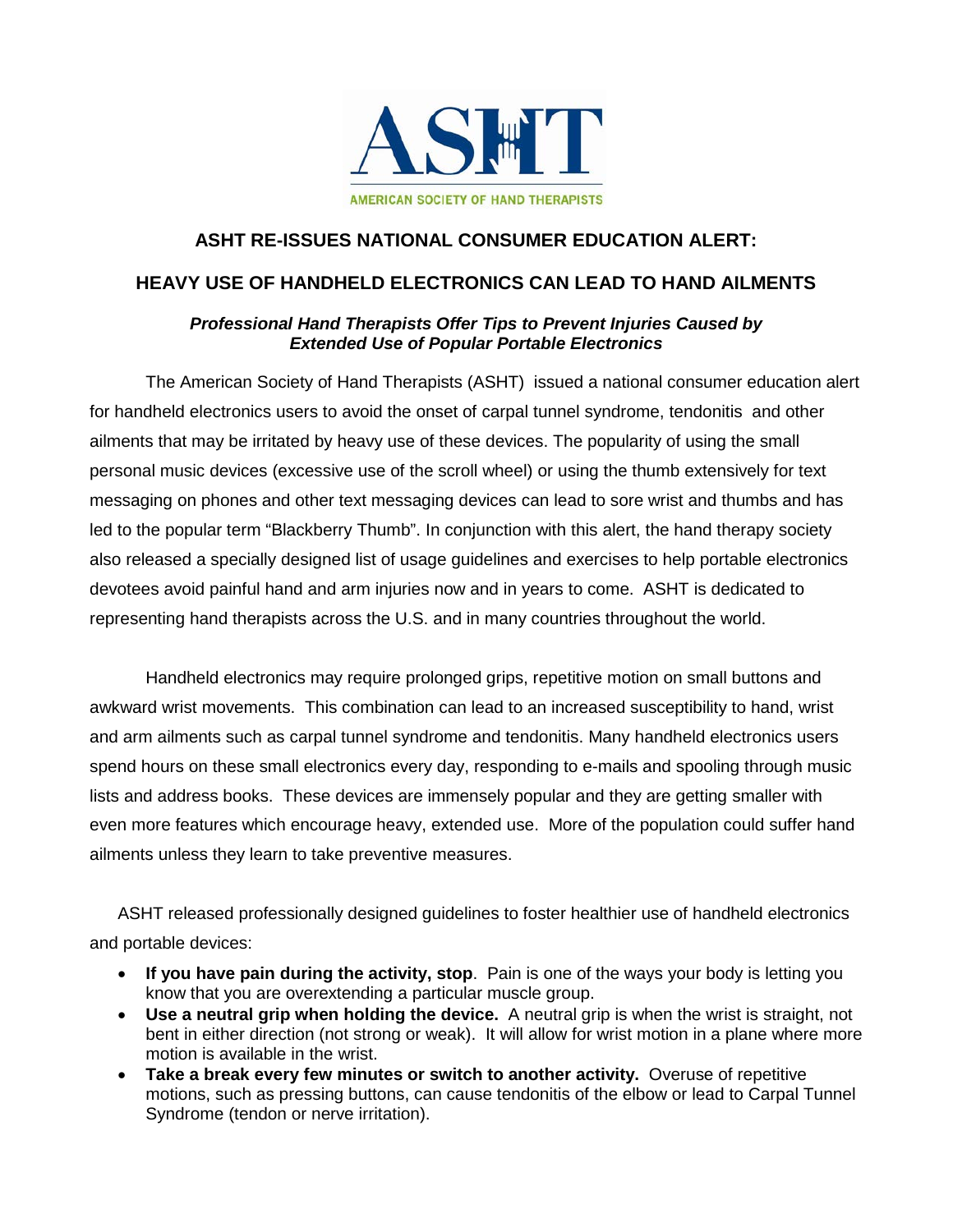- **If possible, place pillows in your lap and rest arms on pillows or use the device supported on a desk or tabletop**. This will allow you to keep your head in a more upright position and therefore decrease neck strain. The pillows or desk will help support the arms so they do not have to be held up in the air.
- **Sit in an appropriate chair**. This is a chair that allows you to put your feet comfortably on the floor and also provides good back support.
- **Switch hands frequently** and vary the use of fingers/ digits This will allow the one hand or other fingers/digits to rest and reduce fatigue.
- **Frequently look away from the screen and focus on a distant object** to help reduce eye fatigue.

Watch your posture. People may strain their elbows and wrists by leaning or slouching for a long period of time while working on these tiny keyboards. If you are feeling discomfort or lack of circulation in your arms and hands while working with a handheld device, you could be laying the groundwork for more pain in the future.

In addition to following healthy usage guidelines, ASHT recommends performing the following hand and wrist exercises to reduce the risk of injuries when using handheld electronics:

*Note: These exercises should never be painful when completing them. You should only feel a gentle stretch. You should stretch both sides. Should you experience pain, please consult a hand therapist or physician.*

- Fold your hands together and turn your palms away from your body as you extend your arms forward. You should feel a stretch all the way from your shoulders to your fingers. Hold for 10 seconds and repeat eight times.
- Fold your hands together and turn your palms away from your body, but this time extend your arms overhead. You should feel the stretch in your upper torso and shoulders to hand. Hold for 10 seconds and repeat eight times.
- Place your hand just above the back of the elbow and gently push your elbow across your chest toward the opposite shoulder. This is a stretch for the upper back and shoulder. Stretch both the right and left arms. Hold for 10 seconds and repeat eight times.
- Raise one arm overhead. Bend the elbow. Place the opposite hand on the bent elbow and gently push the elbow back further. This is a stretch for the triceps (muscle on the back of the upper arm). Stretch both the right and left arms. Hold for 10 seconds and repeat eight times.
- Extend an arm in front of you, making sure the elbow is completely straight. With your palm down, take the opposite hand and bend the hand down toward the floor. Then turn the palm up, and stretch the hand up toward your body. This stretches the forearm and wrist muscles. Hold for 10 seconds and repeat eight times.
- Open up hands and spread the fingers are far as possible. Hold for 10 seconds and repeat eight times.
- Sometimes, gentle strengthening exercises may be used to complement these stretches, to rebalance the muscles in the hands and arms, and prevent problems. Consult with a hand therapist for appropriate exercises.